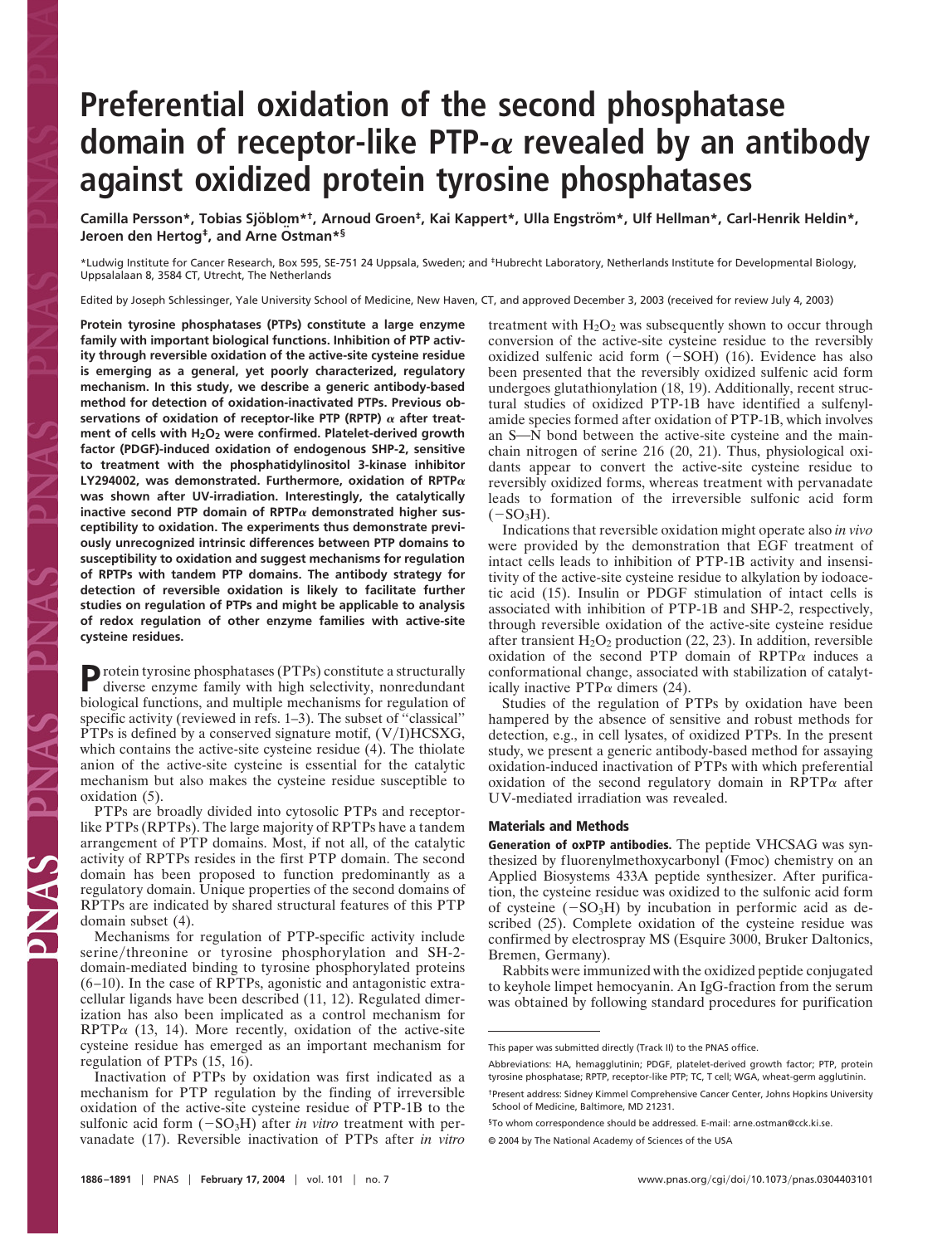with protein A-Sepharose. To obtain affinity-purified oxPTP antibodies, serum was first passed over a column with cysteic acid (1 mg/ml of gel, Sigma) conjugated to Affigel 10 (Bio-Rad). Antibodies recognizing the oxidized peptide (oxPTP antibodies) were subsequently captured with the peptide antigen coupled to 1 ml of Affigel 10, eluted in 4.6 M  $MgCl<sub>2</sub>$ , and concentrated by ammonium sulfate precipitation as described (26).

**MS Analysis of Native and Oxidized DEP-1.** In-gel tryptic digestion and peptide extraction were performed as described (27). The digest was analyzed by matrix-assisted laser desorption ionization time-of-flight (MALDI-TOF) MS on a Bruker Autoflex (Bruker Daltonics, Bremen, Germany). The instrument was optimized for peptides, and the spectra were internally calibrated by using proteolytic peptide masses from a known sample.

**Cell Culture and Transfections.** NIH 3T3 and HEK293 cells were cultured in DMEM supplemented with 10% calf serum. Porcine aortic endothelial (PAE) cells stably transfected with PDGF  $\beta$ -receptor cells (PAE/PDGFR $\beta$ ) were cultured in Ham's F-12 supplemented with 10% FCS. PAE/PDGFR $\beta$  cells with inducible expression of VSV-tagged  $PTP\alpha$  (D19 cells) were cultured in 50% DMEM/50% Ham's F12/10% FCS/200  $\mu$ g/ml hygromycin in the absence or presence of  $100 \text{ ng/ml}$  anhydrotetracycline. One hundred units/ml penicillin and 100  $\mu$ g/ml streptomycin were added to all media. HEK293 cells were used for transient transfection with untagged or hemagglutinin (HA) tagged RPTP $\alpha$ , using the calcium-phosphate method.

**Validation of oxPTP Antibodies by Using in Vitro Oxidized PTPs.** Recombinant His-tagged DEP-1 and a mutant in which the catalytic site cysteine residue was changed to a serine (DEP-1- CS) were purified as described (28). T cell (TC)-PTP was purchased from New England Biolabs. SHP-2 was immunoprecipitated from NIH 3T3 cells with polyclonal SHP-2 antibodies (Santa Cruz Biotechnology). RPTP $\alpha$  was isolated with wheatgerm agglutinin (WGA)-Sepharose from transiently transfected HEK293 cells.

DEP-1 and TC-PTP were treated with 1 mM 1,4-DTT (DTT) and dialyzed under anaerobic conditions in a degassed buffer of 20 mM TrisHCl (pH 7.5). DEP-1 and TC-PTP, at concentrations of 28 and 1  $\mu$ M, respectively, were oxidized by 100  $\mu$ M pervanadate for 4 h at room temperature. Immunoprecipitated SHP-2 and WGA fractions containing precipitated  $RPTP\alpha$  were oxidized by incubation with 100  $\mu$ M pervanadate for 1 h at 4°C. Pervanadate was prepared as described (17).

Reduced DEP-1 was protected from pervanadate oxidation by alkylation in 2 mM iodoacetic acid for 30 min before pervanadate treatment. To demonstrate the absence of alkylation of PTPs oxidized by  $H_2O_2$ , 5  $\mu$ g of recombinant DEP-1 immobilized on Ni<sup>2+</sup>-Sepharose at a concentration of 0.5  $\mu$ g of protein per  $\mu$ l of beads was incubated in the presence or absence of 100  $\mu$ M H<sub>2</sub>O<sub>2</sub> for 20 min and subsequently treated with 2 mM iodoacetic acid for 30 min. The beads were washed three times with 1 ml of 20 mM Tris HCl (pH 7.5), incubated with 10 mM DTT for 10 min, and further washed with  $3 \times 1$  ml of 20 mM Tris HCl (pH 7.5). The samples were finally incubated with or without  $100 \mu M$ pervanadate for 30 min. All reactions were performed at room temperature.

For immunoblotting analyses of *in vitro* oxidized PTPs, recombinant DEP-1 and TC-PTP, immunoprecipitated SHP-2, and RPTP $\alpha$  isolated with WGA-Sepharose were subjected to SDS/PAGE, transferred to nitrocellulose membranes, and immunoblotted with affinity-purified oxPTP antibody (5  $\mu$ g/ml) or an IgG-fraction from the oxPTP serum (50  $\mu$ g/ml). Secondary horseradish peroxidase-conjugated anti-rabbit antibodies (Amersham Biosciences) were diluted 1:20,000–30,000, and antibody signals were visualized by ECL (Amersham Biosciences). To confirm equal loading of protein, samples were subjected to immunoblotting (DEP-1, SHP-2, and RPTP $\alpha$ ) or Coomassie blue staining (DEP-1 and TC-PTP).

Analyses of PTP Oxidation After Stimulation of Cells with H<sub>2</sub>O<sub>2</sub> or **PDGF.** D19, NIH 3T3, or transfected HEK293 cells were starved overnight in serum-free culture medium supplemented with 0.1–1 mg/ml BSA and stimulated with 3 mM  $H_2O_2$  for 5 min or 100 ng/ml PDGF-BB for 10 min at 37 $^{\circ}$ C. Stimulations with PDGF-BB were performed in the absence or presence of a 30-min pretreatment with 50  $\mu$ M LY294002. The cells were lysed at room temperature in the dark for 20 min in lysis buffer (20 mM Tris, pH  $7.5/1\%$  Nonidet P-40/10% glycerol/1 mM benzami $dine/1\%$  Trasylol) with or without 100 mM iodoacetic acid. Before lysis, the buffer was degassed for at least 20 min. RPTP $\alpha$ was collected with WGA-Sepharose and SHP-2 by immunoprecipitation with SHP-2 antibody. The beads were washed three times in lysis buffer, incubated with 10 mM DTT for 10 min on ice, and washed three times in 20 mM Hepes (pH 7.5) before incubation with 100  $\mu$ M pervanadate for 1 h at 4°C. oxPTP immunoblotting was performed as described above with  $5 \mu g/ml$ of affinity-purified oxPTP antibodies or oxPTP IgG fraction. Filters were reprobed with VSV antibodies (Sigma) or SHP-2 antibodies. Bound antibodies were visualized as described above.

**Analysis of RPTP Oxidation After UV-Irradiation of Cells.** HEK293 cells were used for transient transfection with  $RPTP\alpha$ . The different constructs used were untagged wild-type RPTP $\alpha$ , HA-tagged forms of wild-type RPTP $\alpha$  (RPTP $\alpha$ -wt), RPTP $\alpha$  in which the conserved cysteine residues in both phosphatase domains were mutated to serines (RPTP $\alpha$ -C433,723S), and  $RPTP\alpha$  in which either Cys-433 or Cys-723 were mutated to serines (RPTP $\alpha$ -C433S and RPTP $\alpha$ -C723S, respectively). Cells were washed twice in PBS and irradiated with UVC at doses of 0.05, 0.5, or 5  $kJ/m^2$  by using a Stratalinker 1800 (Stratagene). Isolation and detection of oxidized  $RPTP\alpha$  were performed as described above with the affinity-purified antibodies.

**In Vitro H2O2 Oxidation of Recombinant PTP.** GST-fusion proteins of the PTP $\alpha$  intracellular domain (residues 167–793), the first PTP domain (residues 167–502), and the second PTP domain (residues 504–793), with or without cysteine-to-serine substitutions, were used for *in vitro* oxidation. Fifty nanograms of each of the fusion proteins were immobilized on glutathione-Sepharose beads and incubated with different concentrations of  $H_2O_2$  for 5 min at room temperature. Alkylations, pervanadate treatments, and oxPTP immunoblotting were performed with affinity-purified oxPTP antibodies as described above. The antiserum against RPTP $\alpha$  has been described (29).

**Phosphatase Activity Measurement.** Transfected cells were lysed in degassed lysis buffer (20 mM Tris, pH 7.5/1% Nonidet P-40/ 10% glycerol1 mM benzamidine1% aprotinin5 mM *N*acetylcysteine). RPTP $\alpha$  was immunoprecipitated by using a HA antiserum. Immune complexes were washed three times in lysis buffer and one time in phosphatase assay buffer (25 mM imidazole, pH 7.4/0.1 mg/ml BSA/5 mM *N*-acetylcysteine). The phosphatase activity was measured by using a 32P-labeled c-Srcderived peptide as substrate (30). Total dephosphorylation did not exceed 15%. One-tenth of the immunoprecipitates were, in parallel, analyzed by immunoblotting with a monoclonal HA antibody (Roche Molecular Biochemicals).

## **Results**

**Generation of an Antibody Specific for the Oxidized Active Site of PTPs.** In the present study, we set out to establish an antibodybased strategy for detection of oxidation-induced inactivation of PTPs. As a first step, a peptide corresponding to the conserved

PRAS PR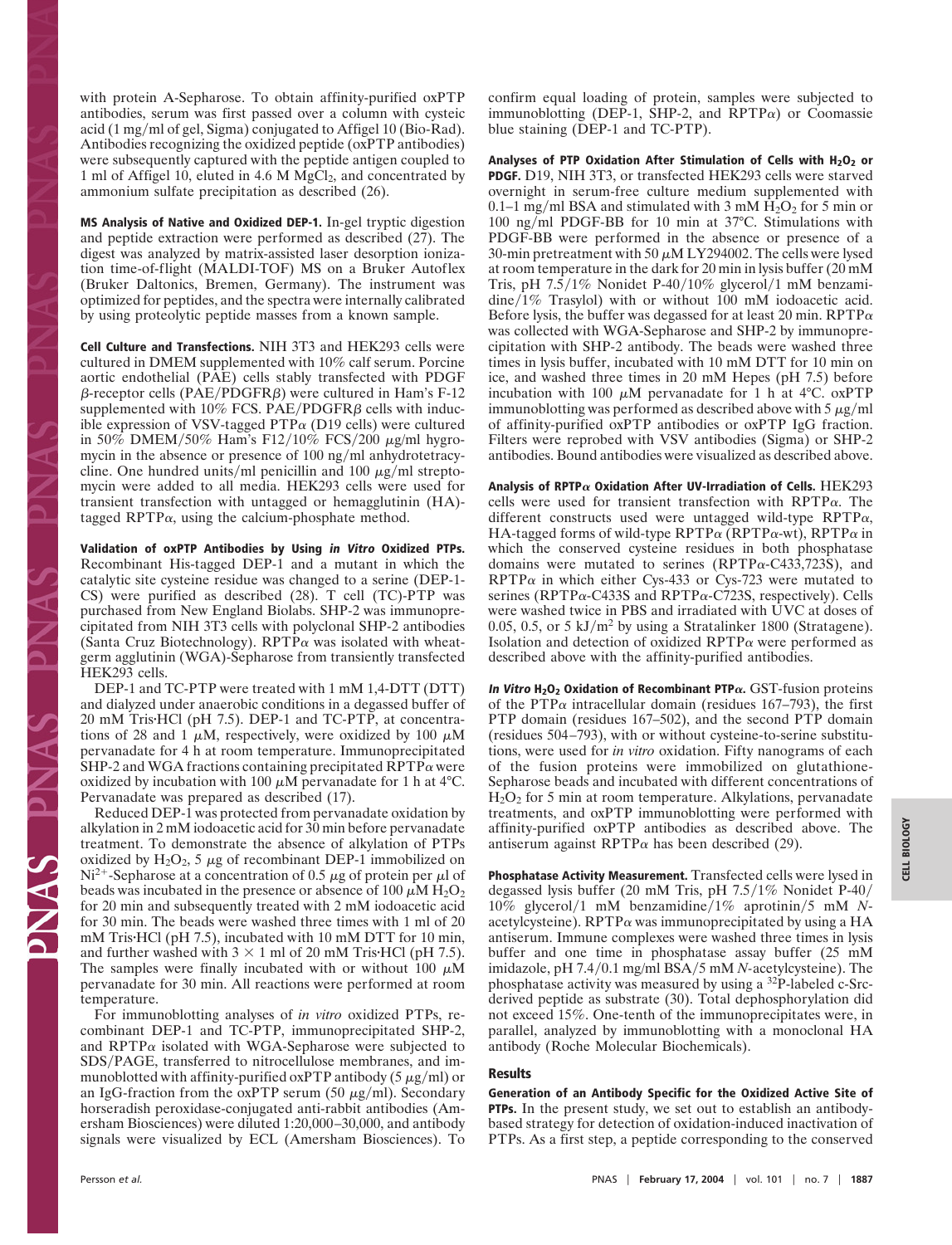

**Fig. 1.** Generation of antibodies specific for the oxidized active site of PTPs. (*A*) Amino acid sequence of the hexapeptide corresponding to the conserved PTP active site. (*B*) Electrospray ionization MS analysis of peptide before and after oxidation. Indicated masses are monoisotopic, MH-. (*C*) Wild-type DEP-1 and a mutant form, in which the catalytic cysteine residue has been changed to a serine residue (DEP-1-CS), were incubated with or without pervanadate (Pvd). Proteins were analyzed by oxPTP immunoblotting and Coomassie brilliant blue staining (CBB). (*D*) Pervanadate treated and untreated wild-type DEP-1 were excised from the gel after SDS/PAGE, and tryptic digests of the proteins were analyzed by matrix-assisted laser desorption ionization time-of-flight (MALDI-TOF) MS. The amino acid sequence and predicted masses (monoisotopic, MH<sup>+</sup>) of these peptides are shown.

active site of classical PTPs was synthesized (Fig. 1*A*). The VHCSAG peptide was subsequently oxidized by incubation in performic acid. Electrospray ionization MS confirmed the complete oxidation of the cysteine residue to the sulfonic acid form (Fig. 1*B*). The irreversibly oxidized peptide was subsequently used for immunization.

After affinity purification of antibodies (oxPTP) from rabbit serum, their ability to recognize oxidized PTPs was investigated. Recombinant DEP-1 was oxidized by incubation with pervanadate. The protein was subjected to SDS/PAGE, followed by oxPTP immunoblotting analysis. The antibody recognized DEP-1, which had been treated with pervanadate, whereas untreated DEP-1 was not detected (Fig. 1*C*). Mass spectrometric analysis confirmed oxidation of the DEP-1 active site by identification of a peptide with a mass corresponding to the molecular weight of a tryptic peptide with the catalytic cysteine residue oxidized to a sulfonic acid form (Fig. 1*D*).

To confirm the specificity of the oxPTP antibody for the catalytic cysteine residue, a mutated form of DEP-1 in which this cysteine residue is replaced with a serine residue (DEP-1-CS) was included in the assay. As shown in Fig. 1*C*, the antibody did not recognize the pervanadate-treated mutant form, confirming its specificity for the oxidized catalytic site. The antibodies were also tested in an immunoprecipitation format. Pervanadatedependent recovery was detected; however, DEP-1-CS was also precipitated, suggesting nonspecific recognition of epitopes outside of the catalytic domain (data not shown).

Together, these results demonstrate the successful production of antibodies (oxPTP) specific, in immunoblotting format, for the active site of pervanadate-treated PTPs.

**Alkylation with Iodoacetic Acid Protects Reduced but Not Reversibly Oxidized PTPs from Pervanadate Oxidation.** To be able to use the antibody for detection of reversibly oxidized PTPs in the cell, efficient blocking of reduced PTPs, to prevent pervanadatemediated oxidation, is required. To investigate whether alkylation of reduced PTPs would protect from oxidation, DEP-1 was incubated with iodoacetic acid before pervanadate treatment. After SDS/PAGE, the oxidation state of the protein was analyzed by oxPTP immunoblotting with affinity-purified oxPTP antibodies (Fig. 2*A Left*) or an IgG fraction from the oxPTP antiserum (Fig. 2*A Right*). The analyses show that preincubation with iodoacetic acid resulted in protection from pervanadate oxidation. However, as expected, DEP-1 reversibly oxidized by incubation with  $H_2O_2$  could also be converted to a sulfonic acid form, by pervanadate-treatment, after treatment with alkylating agent (Fig. 2*A*). The side-by-side comparison also revealed a slightly higher sensitivity of the IgG fraction, occurring together with some background recognition of the alkylated form, as compared with the affinity-purified preparation.

**The oxPTP Antibody Detects Multiple PTPs.** Because the peptide antigen that was used corresponds to the conserved PTP signature motif, the antibody was expected to recognize multiple PTPs. To assess this aspect, recombinant TC-PTP, immunoprecipitated SHP-2, and RPTP $\alpha$ , isolated with WGA-Sepharose, were incubated in the presence or absence of pervanadate. The proteins were subjected to SDS/PAGE analysis, followed by oxPTP immunoblotting. The antibody also recognized, in addition to DEP-1, TC-PTP, SHP-2, and RPTP $\alpha$  (Fig. 2*B*).

**The oxPTP Antibody Detects Oxidized PTPs After Treatment of Cells** with H<sub>2</sub>O<sub>2</sub> or PDGF-BB. To explore the possibility of using the antibody to detect PTPs oxidized in vivo, PAE/PDGF<sub>BR</sub> cells, with inducible expression of VSV-tagged  $RPTP\alpha$ , were treated with  $H_2O_2$ . The cells were lysed in the presence or absence of iodoacetic acid. RPTP $\alpha$  was collected with WGA-Sepharose. Precipitates were reduced with 10 mM DTT, to convert reversibly oxidized forms to species readily oxidized by pervanadate. After pervanadate treatment, the proteins were analyzed by  $oxPTP$  immunoblotting. Incubation of cells with  $H<sub>2</sub>O<sub>2</sub>$  induced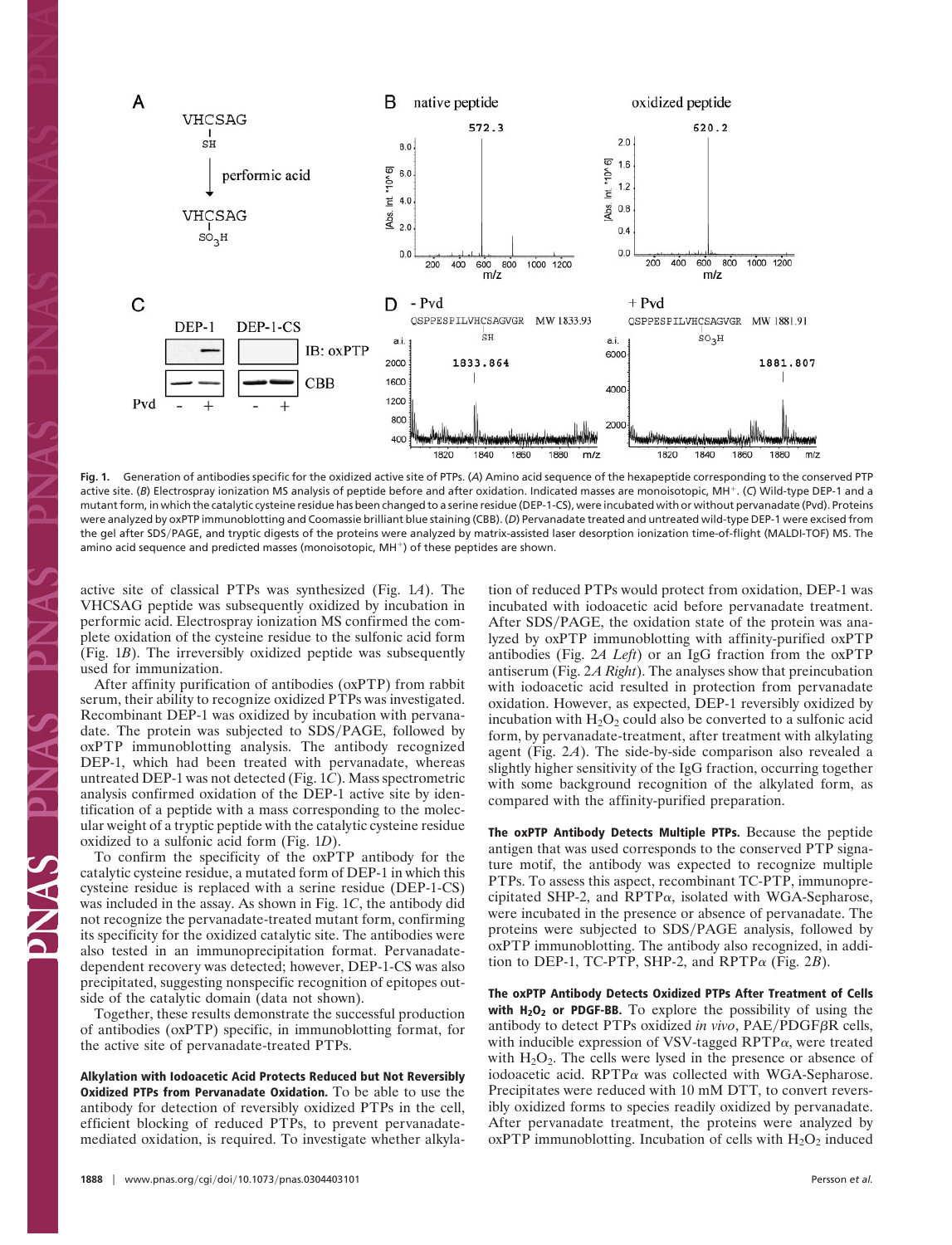

incubated with or without iodoacetic acid and  $H_2O_2$  as indicated and subsequently subjected to pervanadate treatment. Samples were analyzed by immunoblotting with affinity-purified oxPTP antibodies (*Left Upper*) or an IgG fraction from oxPTP antiserum (*Right Upper*). Protein loading was controlled by His-tag immunoblotting (*Lower*). (*B*) Recombinant TC-PTP (*Left*), immunoprecipitated SHP-2 (*Right*), or WGA fractions from untransfected and  $RPTP\alpha$ -transfected HEK293 cells (lower set) were incubated with or without pervanadate and analyzed by oxPTP immunoblotting. Equal yields of PTPs with or without Pvd treatment was confirmed by Coomassie brilliant blue (CBB) staining (TC-PTP) or immunoblotting (SHP-2 and RPTP<sub>a</sub>). (C) Cells with inducible expression of VSV-tagged RPTP $\alpha$  were left untreated or treated with  $H_2O_2$ . RPTP $\alpha$  was captured from the lysate with WGA-Sepharose and incubated with pervanadate. After SDS/PAGE samples were subjected to consecutive immunoblotting with oxPTP and VSV antibodies. (*D*) NIH 3T3 cells, pretreated without or with 50  $\mu$ M LY294002, were left unstimulated or stimulated with 100 ng/ml PDGF-BB for 10 min. SHP-2 was immunoprecipitated from cell lysate and incubated with pervanadate. Immunoprecipitated SHP-2 was analyzed by consecutive immunoblotting with an IgG fraction of oxPTP antiserum and with SHP-2 antibodies.



Fig. 3. UV-induced oxidation of RPTP $\alpha$ . HEK293 cells were mock transfected or transfected with RPTP $\alpha$  and left untreated or irradiated with 0.05, 0.5, or 5  $kJ/m<sup>2</sup>$  UVC. WGA fractions were isolated and subjected to pervanadate treatment. Proteins were analyzed by immunoblotting with oxPTP antibody. Ten percent of each sample was run on separate gels in parallel and immunoblotted with RPTP $\alpha$  antibodies.

oxidation of a fraction of RPTP $\alpha$  as detected by the antibody (Fig. 2*C*).

It has previously been shown that SHP-2 is reversibly oxidized on PDGF-BB stimulation of cells (23). Furthermore, phosphatidylinositol (PI) 3-kinase has been identified as the prime mediator of PDGF-induced  $H_2O_2$  production (31). Thus, the oxPTP antibodies were used to analyze whether PDGF-induced oxidation of endogenous SHP-2 could be demonstrated and to analyze the possible sensitivity of this PDGF-induced SHP-2 regulation to the PI 3-kinase inhibitor LY294002. Serum-starved NIH 3T3 cells were stimulated with PDGF-BB for 10 min, in the absence or presence of pretreatment with the PI 3-kinase inhibitor. SHP-2 was immunoprecipitated and analyzed by ox-PTP immunoblotting. Oxidized SHP-2 was clearly detected after PDGF-BB stimulation (Fig. 2*D*). In contrast, no oxidized SHP-2 was seen after PDGF-BB stimulation of cells pretreated with the PI 3-kinase inhibitor (Fig. 2*D*).

**UV-Irradiation of Cells Induces Oxidation of RPTP.** UV irraditation of cells has previously been shown to cause inactivation of several PTPs including RPTP $\alpha$  (32). To investigate whether this effect is due to UV-induced oxidation of the catalytic site cysteine residue, HEK293 cells transiently transfected with  $\text{RPTP}\alpha$  were irradiated with UVC at doses of 0.05, 0.5, and 5  $kJ/m<sup>2</sup>$ . On UV-irradiation, cells were lysed with or without iodoacetic acid, and  $RPTP\alpha$  was captured from lysate with WGA-Sepharose. As shown in Fig. 3, UV irradiation induced a dose-dependent oxidation of  $RPTP\alpha$ .

**Oxidation Occurs Preferentially in the Second Phosphatase Domain of RPTP** $\alpha$ **. To examine whether the two phosphatase domains in**  $RPTP\alpha$  display different sensitivity to oxidation, recombinant  $PTP\alpha$  phosphatase domains were treated *in vitro* with  $H_2O_2$ . Isolated domain 2 was oxidized on treatment with 1 mM, whereas oxidation of isolated domain 1 was not observed (Fig. 4, leftmost panels). Similarly, in a protein containing both domains, mutation of the conserved D2 cysteine residue (Cys-723) resulted in a reduced oxPTP signal, whereas mutation of the conserved Cys-433 had a lesser effect (Fig. 4, right three panels).

To further evaluate this finding, HEK293 cells were transfected with HA-tagged wild-type RPTP $\alpha$  and RPTP $\alpha$  with different mutations of the conserved cysteine residues ( $RPTP\alpha$ -C433S, RPTP $\alpha$ -C723S, and RPTP $\alpha$ -C433,723S). After UV irradiation, RPTP $\alpha$  was captured from cell lysates with WGA-Sepharose. Consistent with the results above, oxPTP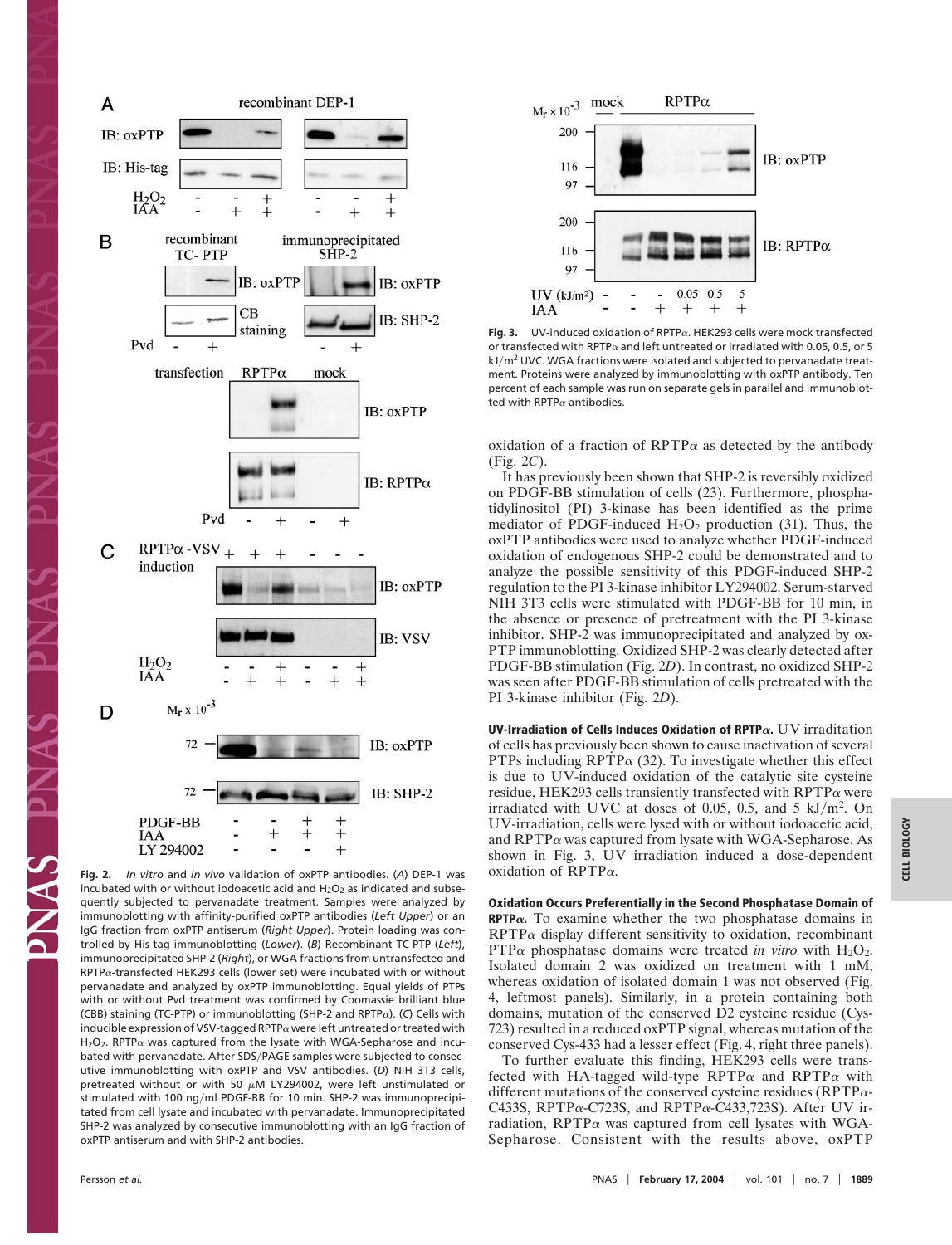

Fig. 4. Preferential oxidation of the second phosphatase domain in recombinant PTPa on *in vitro* H<sub>2</sub>O<sub>2</sub> treatment. The effect of H<sub>2</sub>O<sub>2</sub> treatment *in vitro* on oxidation of PTP domain in RPTP $\alpha$  was analyzed by oxPTP immunoblotting. Recombinant proteins contained the whole intracellular domain (wt), the intracellular domain with the first or second active-site cysteine substituted with serine (C433S and C732S), PTPa domain 1 (D1), domain 2 (D2), or D1 or D2 in which the conserved cysteines were mutated to serines (D1-CS and D2-CS).

immunoblotting revealed that mutation of Cys-723 in D2 resulted in loss of the oxPTP signal, whereas mutation of Cys-433 in D1 did not (Fig. 5*A*). These differences between D1 and D2 were not caused by different recognition of oxidized D1 and D2 by the antibodies, because RPTP $\alpha$ -C433S and RPTP $\alpha$ -C723S were equally well recognized after pervanadate treatment of unalkylated forms (Fig. 5*A*).

The finding of preferential oxidation of D2 prompted experiments investigating the dependence of D2 for UV- and  $H_2O_2$ induced inactivation of phosphatase activity. HEK293 cells were transfected with RPTP $\alpha$  or RPTP $\alpha$ -C723S and subjected to UV-irradiation or treatment with  $H_2O_2$ . RPTP $\alpha$  was immunoprecipitated by using HA antiserum, and phosphatase activity was assayed. Whereas UV or  $H_2O_2$  treatment of cells expressing the D2 mutant reduced recovered PTP activity to 85% and 72% of control, a much larger inhibition was observed in cells expressing wild-type RPTP $\alpha$ , where UV and H<sub>2</sub>O<sub>2</sub> reduced the activity to 50% and 4%, respectively.

Figs. 4 and 5 thus show that the conserved cysteine residue in the second phosphatase domain is more sensitive to oxidation than the cysteine residue in the first domain. The experiments also indicate that UV-induced catalytic inactivation of  $RPTP\alpha$ is caused by preferential oxidation of the second domain.

## **Discussion**

This study presents a strategy for detection of oxidationinactivated classical PTPs. The procedure, summarized in Fig. 6, involves protection of reduced PTPs with iodoacetic acid, pervanadate-induced oxidation to sulfonic acid forms of reversibly oxidized PTPs, and detection by immunoblotting with oxPTP antibodies. Oxidized DEP-1, TC-PTP, SHP-2, and RPTP $\alpha$  were shown to react with the oxPTP antibodies (Fig. 2). Of 37 identified human PTPs, 28 family members contain a catalytic site sequence that perfectly match the sequence of the antigen used in this study (4). This fact, together with the finding that oxidized TC-PTP, with the active-site sequence IHCSAG, also was recognized by the antibody, predicts that the antibody can be used as part of a generic strategy for detection of oxidized forms of most classical PTPs. Whether the antibodies also can be used to monitor oxidation of dual-specificity phosphatases has not yet been determined. However, the sequence variation within the active site of this PTP subfamily is larger than among classical PTPs. It is thus predicted that the strategy should work but might require antibodies raised against different oxidized active-site peptides.

Various methods have previously been used to demonstrate oxidative inactivation of PTPs *in vivo*. Reduced enzymatic activity in PTP immunoprecipitates was shown after insulininduced production of  $H_2O_2$  (22), and reduced susceptibility of PTPs to labeling with [<sup>3</sup>H]iodoacetic acid was demonstrated after treatment of cells with  $H_2O_2$  and EGF (15). Finally, a modified in-gel PTP assay was used to show reversible oxidation of SHP-2 after PDGF stimulation (19). In contrast to the methods using immunoprecipitations and subsequent monitor-